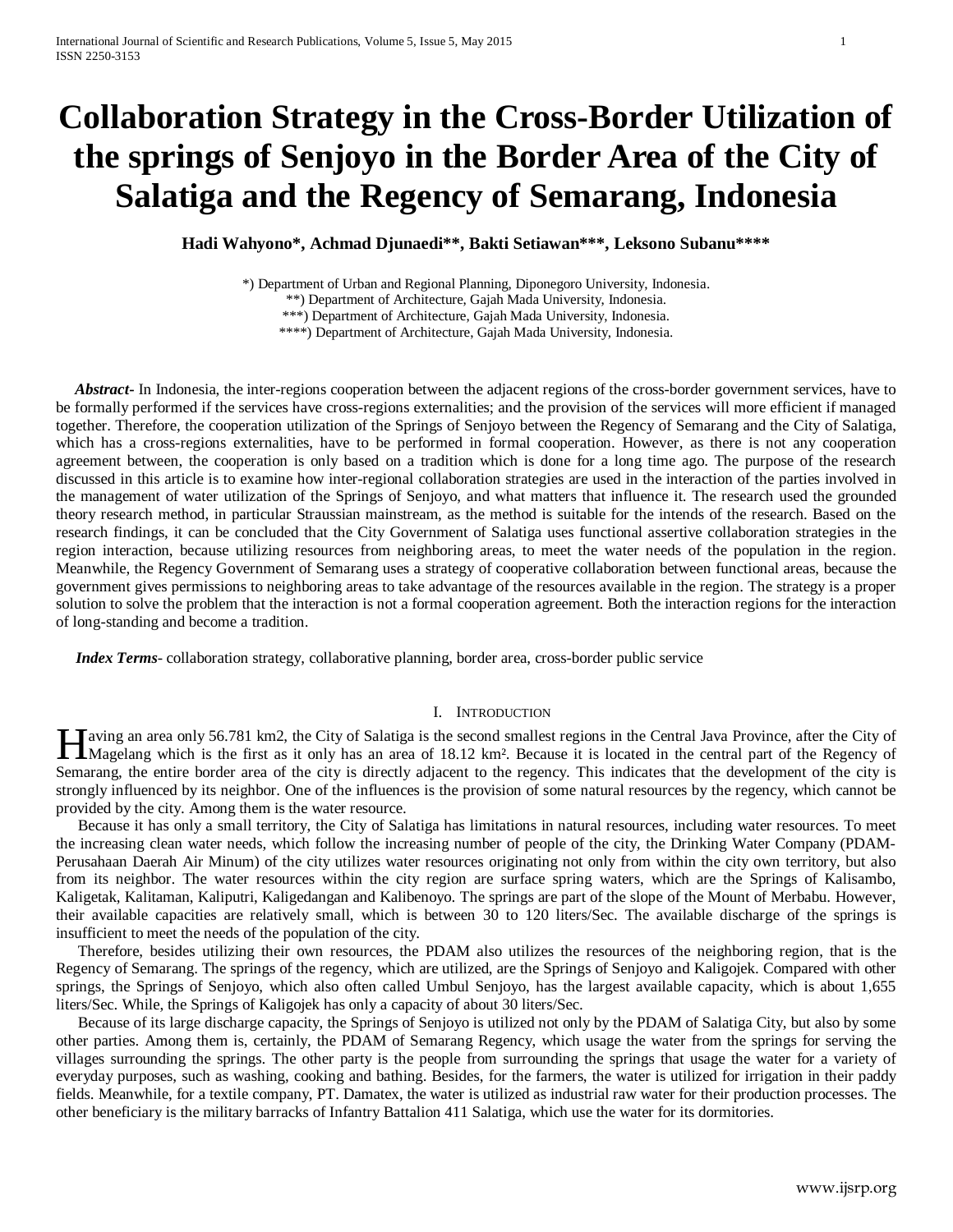Besides, because of having several tourist attractions, the area surrounding the Springs of Senjoyo has been developed as a tourist destination by the Regency Government of Semarang. Some of the major available tourist attractions are the beautiful scenery, the area surrounding the Lake of Senjoyo which can be used for camping ground, and the lake which can be used for bathing and practicing the kungkum (soaking) ritual. The kungkum ritual is a ritual performed by someone by soaking in the lake, in order to ask something to the God, as they believe that the water of the springs contains certain magical properties. They just emulate the ritual of Joko Tingkir, the historical figure having supernatural powers, to obtain the powers by performing the kungkum in the lake.

Unfortunately, the utilization of the Senjoyo Area is not optimally managed, as the increasing various activities exploiting the area led to a variety of environmental problems. Among them are the accumulation of garbage and the decreasing forest area surrounding the springs. The destruction of the forest has led to diminishing of the water catchment area of the springs. Consequently, the environmental damages can reduce the supply of natural water to the springs. As a result, the discharge capacity of the springs have reduced.

The utilization of the Springs of Senjoyo is chosen to be studied, because it involves various parties with different purposes and backgrounds. As the formal authority of the Senjoyo area, the Regency Government of Semarang seeks to manage all parties involved in the usage of the springs. The management needs to be given that the springs needs to be protected so that there is a sustainable source of water. One of the efforts is set in the area around the spring has been a conservation area.

According to the Law No. 23/2014 on the Local Governance, the cooperation between neighboring regions are mandatory. The cooperation shall be developed jointly between the adjacent areas for the implementation of government affairs which have crossregions externalities; and the provision of public services will more efficient if managed together. Under the provisions of these regulations, the use of water from the Springs of Senjoyo by the City of Salatiga included in the delivery of government affairs which has a cross-regions externalities. Therefore, the implementation must be undertaken in the form of inter-regions cooperation.

In fact, not all parties involved in the usage of the water of the Springs of Senjoyo possess a clear formal cooperation. The cooperation which has been guided by a formal cooperation is the cooperation between the PDAM of Semarang Regency and the textile company, PT. Damatex in 1975. The cooperation includes the agreement of the fee compensation, which have been paid by the company. The fee compensation had been paid, but then stopped, because the money has not been used in accordance with the objective being to the maintenance environment around the springs.

This illustrates that although it has been expressed through legislation that the interaction between regions that are externalities is an obligation, actually, it cannot be undertaken easily in the border area of regions. This is caused by the difficulty to bring direct inter-regions autonomy interaction in the region. Given that the interaction between the regions is a collaborative planning process, it is necessary the explanations of inter-regions collaboration strategies used in the interactions.

Based on the background of the problems explained above, the research discussed in this article has the following research questions: How inter-regional collaboration strategies used in the interaction of the parties involved in the management of water utilization of the Springs of Senjoyo, and why? Based on the research question, the purpose of the research discusssed in this article can be formulated that is to examine how inter-regional collaboration strategies are used in the interaction of the parties involved in the management of water utilization of the Springs of Senjoyo, and what matters that influence it.

# II. INTER-REGIONS COLLABORATION STRATEGIES

Inter-regions planning, particularly that occurs in the interaction between regions in urban areas in the border cities in Indonesia, aims to develop inter-regions collaboration. This approach is needed to develop the synergies of the potentials of the regions, that can be used for the development of the border area together. To achieve the objective, the process of planning needs to be based on the collaborative planning approach. The collaborative planning approach is a practical approach to communicative planning theory, which emphasizes the building process of agreement or understanding between the involved parties involved (O'Leary and Vij, 2012; O'Flynn and Wanna, 2008; Healey, 2006).

Gray (1989) stated that collaborative action is the process of interaction between the parties who see a problem from different sides, explore the differences between them, and find solutions together through of the agreement. The solution is a joint opinion adopted by all parties involved in the planning as discussed and negotiated. The development of the solution becomes the focus in collaborative planning process for not only to share information, but also to create an innovative and creative action to develop the solution together. The solution is not only built through sharing of information, but also a variety of ideas, thoughts, potentials, power authorities, and political power.

Recently, planners have used the collaborative planning for involving parties, such as the government, private and public, in accommodating the interests of the public (Healey, 2006; Margerum, 2002). In the metropolitan region, especially in inter-regions cooperation in urban areas, the planners use the planning on the interaction between the regions for building the cooperation between regions (McCarthy, 2007). Because the interactions between regions are varied, the planning also has various kinds of characteristics of with different collaborative natures. In order for the right kind of action, planners using the collaborative strategies to determine the type of collaborative action.

Undertaking the collaborative planning approach requires collaboration strategies. In this research, the definition of the interregions collaboration strategy is the collaborations between the regions to build solutions to overcome the problems in urban areas in the city border. The strategy is the general direction to take an action. Therefore, the strategies need more various operational directions, that are action plans and execution managements. An action plan is operational directives will be implemented. While the execution management is needed to direct the implementation.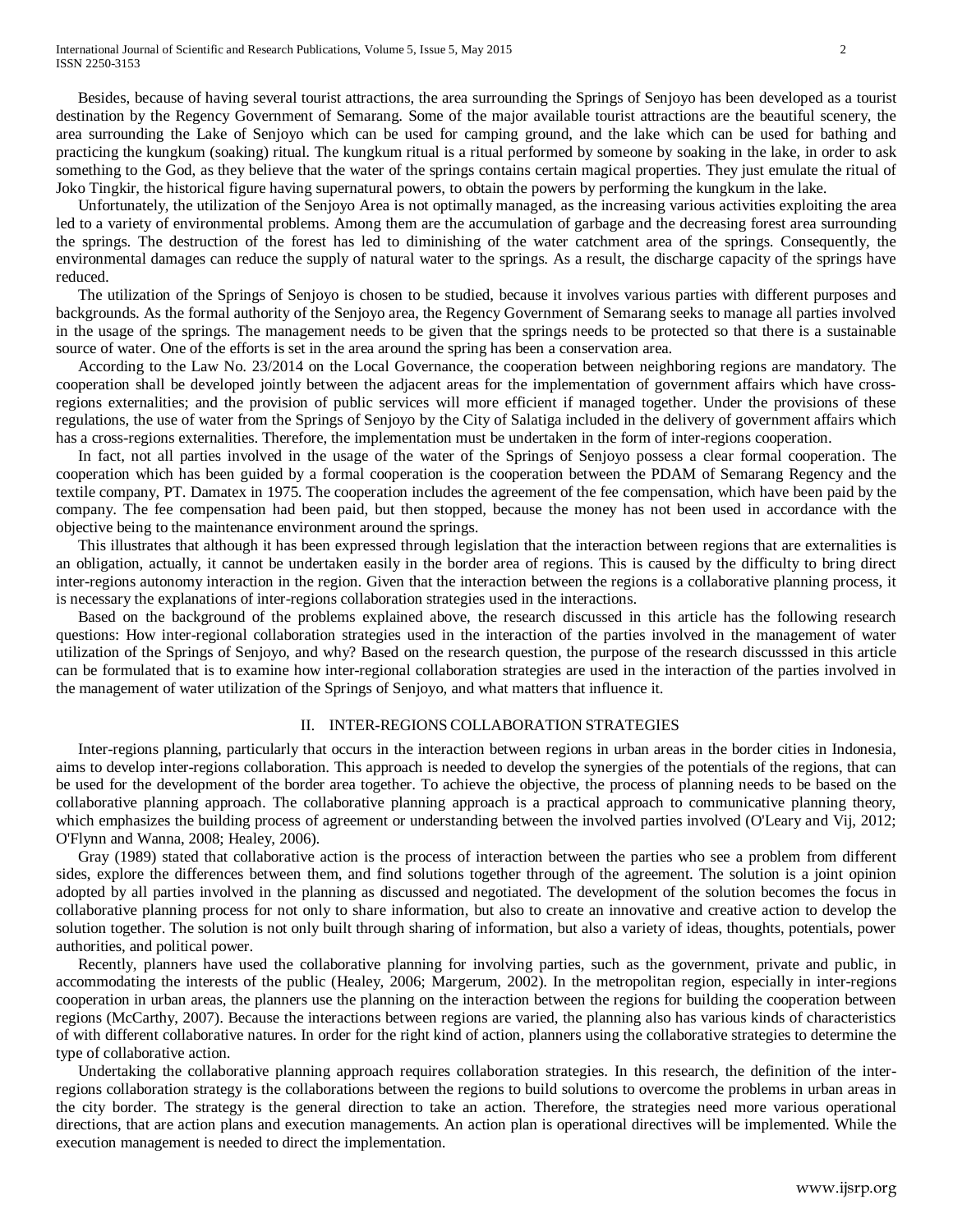Based on Healey (1991), the inter-regions strategic collaboration in the border area of the city, can be grouped into five styles of action planning, namely: 1) the social reform planning style, which is planning oriented to meeting the needs and interests of the community, as part of social reform process in a particular region; 2) the policy analysis planning style, namely planning oriented planners oriented expertise as a policy analyst; 3) the managerial planning style, including planning which intends to manage the fulfillment of the needs and interests of the community, both in the region itself and its neighbors; 4) the intermediation planning style, including planning oriented to the tasks of government, who regard the city as its own regional interaction with its neighbors; and 5) the bureaucratic planning style, the planning is oriented to the tasks of government to meet the needs and interests of their own city or region. In short, the strategy of inter-regions collaboration is a collaborative action plan utilized by planners to build a joint of agreement, through the bureaucratic approach, intermediation, social reform, or managerial and policy analysis styles.

Based on Thomas (1976, 1992), the management styles of interaction has two strategies namely: 1) the assertive management, which focuses only to promote their own interests; and 2) the cooperative management, which is more concerned with the interests of other parties. Based on the concept of Thomas (1976, 1992), then the types of inter-regions collaboration strategies can be as follows: 1) the avoiding management style, which sees the existence of the border area is not important; 2) the competition management style, which exploits the potential of the border area for the benefit of their own region; 3) the accommodation management style, namely the desire to accommodate the management of its neighbors to jointly exploit the border area; 4) the collaborative management style, the building management and the neighboring city of agreement to establish joint border area; and 5) the compromise management style, that put forward a compromise between the city and its neighboring blood in the development of border areas. In short, from the view of management styles, the collaboration strategy consists of assertive management that emphasizes its own country, consistsing of the avoiding management style and competition management style; the cooperative management, consisting of management style accommodation and collaborative management style; as well as the management style compromise.

Besides the collaborative planning, the inter-regions collaboration strategy also requires management mediation. Mediation is a process of engaging a third party, called a mediator in an interaction (Horowitz, 2007). In the border areas of the city, the mediator bridging the interaction between the city and its neighbors. According Riskin (1996) style of mediation consists of two types, namely facilitative and evaluative mediation. Facilitative mediation is a mediation that provide an atmosphere conducive to helping the parties to beinteraksi build consensus. In this mediation, planners act as intermediaries that bridges the interaction in the process of planning (Healey, 1991). While evaluative mediation is mediation that mimics the trial in court. Mediator is like the judge who issued decisions that must be made by the parties to the dispute. In this case, the planner uses his expertise to evaluate the conflict, and provide solutions to resolve the conflict.

#### III. OVERVIEW OF THE SPRINGS OF SENJOYO UTILIZATION

The Springs of Senjoyo is located approximately 2 km from the main arterial road of Semarang-Solo in eastward. Administratively, the Springs of Senjoyo is located in the authority area of the Villages of Tegalwaton and Bener, the District of Tengaran, the Regency of Semarang. The springs are right in the middle of the area that divides the two villages, and into the separator between them. The border area of the Senjoyo area is located in the north of the Village of Bener, the east of the Village of Tegalwaton, the west of the Village of Bener and the south of the Village of Tegalwaton. The Village of Tegalwaton is directly adjacent to the the Village of Tingkir Tengah, the District of Argomulyo, the City of Salatiga.

The Springs of Senjoyo is located on the slopes of Mount Merbabu, with a height of approximately 608 m above sea level. The springs is located in the hills of the valley between two hills that flank the west and east side. Hill in the west has a height of approximately 670.5 m dpal. While the hill to the east has a height of 706 m dpal. The hills are filled with large and old trees in the area surrounding the springs, used as a camping ground.

The Springs of Senjoyo has a large water discharge. In the year of 2006, its discharge was recorded at 1156.00 m3/sec. However, In 2011, the discharge has decreased relatively sharp, at 1,023 m3/sec, due to the conversion of agricultural land and forests in its surrounding area into residential areas. The large discharge of the springs are utilized as water sources for the irrigation of agricultural land in the surrounding area, and also utilized by various parties. The PDAM of Salatiga utilizes the water of springs approximately 190 liters/second as a source of clean water for the city and its neighboring region. Meanwhile the PDAM of the Regency of Semarang take about 30 liters/sec to be distributed to villages around Salatiga. Water of the springs is also utilized as the industrial raw water, that taken by the textile company, PT. Damatex, of approximately 53 liters/sec. It is also utilized by the Infantry Battalion of 411 of Salatiga, took about 11.8 liters/sec for the needs of their dormitories. The rest is taken directly by the surrounding villages for irrigation, bathing and washing, and partly taken by the Village of Karang Gondang, the Distric of Pabelan, the Regency of Semarang.

Actually, the joint utilization of the water of the Springs of Senjoyo has occurred since the President Soekarno era. The joint usage of the springs was established between the Regency Government of Semarang with the textile company, PT. Damatex, since the company's founding in 1961. For the usage, PT. Damatex have to pay compensation for environmental conservation Rp. 7.500.000, for a period of 4 years starting in 2005 and payment for water usage with the calculation of Rp. 500,-/m3. However, conditions on the ground that the compensation fee had not even realized by the Regency Government of Semarang for environmental conservation in the Senjoyo area. It reflects the government's indifference to manage the Senjoyo area, besides a lack of coordination between the fields that deal with water use areas that deal with environmental problems.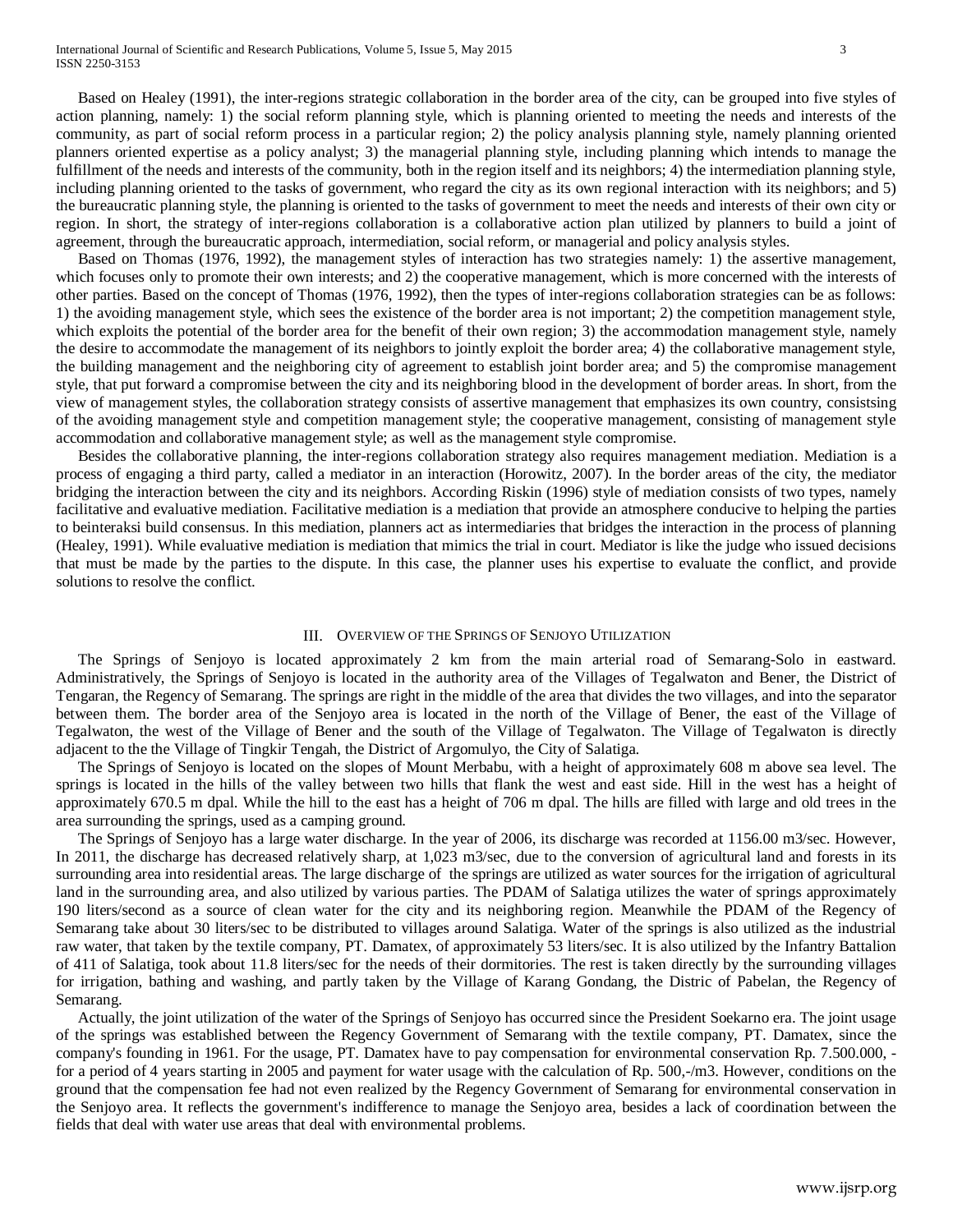Another partnership that is being sought is the cooperation between the Regency Government of Semarang with the City Goverment of Salatiga. This cooperation scheme to some joint decision between the PDAM of Salatiga City and the PDAM of Semarang Regency not between the regions that have the force of law. In this cooperation, the the PDAM of Salatiga pay certain royalties based on the amount of water flow taken to the PDAM of Semarang Regency. However, until now, this cooperation progress is still in a dicussion, so that there is not any final agreement. Utilization the springs by the PDAM of the Regency of Semarang as raw water is utilized to serve the the Tingkir area which are parts of the City of Salatiga and Tegalwaton village which is part of The Regency of Semarang. While the use of water by the PDAM of Salatiga City for raw water utilized to serve most areas of Salatiga and parts of The Regency of Semarang. Exchange of services based on the proximity of the service area in order to improve the raw water distribution operations.

Utilization of water sources for the raw water needs more enjoyed by the City of Salatiga. This was due to the geographical location of the city that is lower than the Springs of Senjoyo. Thus, the springs is a strong supporter in the development of the City of Salatiga through providing clean water infrastructure. In the direction of spatial planning, the provision of raw water in the development of any industrial area, in particular in the District of Tengaran, is not allowed to take from the direct ground water, but they have to use the water from the Lake of Rawapening and the Springs of Senjoyo through the taps networking of PDAM. The ground water drilling is feared could lead to a decrease in water discharge of the springs in this region.

The Regency of Semarang Regulation Number 6/2011 on the Regional Spatial Plan of Semarang Regency Year 2011-2031, directed that the Senjoyo Area has been designated as a conservation area, and the forest surrounding the springs has been protected as the water catchment area for the springs. Thus functioned as Senjoyo Region there are several springs that have a large enough flow so as to supply the water needs of the surrounding area. To protect the Senjoyo area, the spatial regulation directs the need for protection of the existing dam and reservoir construction of the Village of Lebak, the District of Bringin.

Meanwhile, according to the City of Salatiga Regulation Number 4/2011 on the City of Salatiga Spatial Plan Year 2010-2030, the Springs of Senjoyo area is directed as a source of raw water to meet the needs of the PDAM of the city. The Springs of Senjoyo geared to serve the Villages of Tingkir Lor, Tingkir Tengah, Ledok, Tegalrejo, Mangunsari, Kalicacing, Kecandran, Sidorejo Lor, and Pulutan Mangunsari. The policy shows that although the springs is located and formarly owned by the Regency of Semarang, but has become one of the important resources of raw water for the PDAM of the City of Salatiga.

Moreover, the Regency of Semarang Spatial Plan Year 2011-2031 directs the Springs of Senjoyo Area as a tourist area. Aside from being a protected area, the Senjoyo area also is a place for recreation and perform kungkum (soaking) rituals of certain people who visit the area because of their religious beliefs. In the Regency of Semarang Tourism Master Plan, the territory of the regency is divided into four Tourism Development Regions (WPP-Wilayah Pembangunan Pariwisata) and ten Tourism Development Area (KPP-Kawasan Pengembangan Pariwisata). The Senjoyo area is included in the WPP-4 and KPP-1. The KPP-1 includes the Districts of Tengaran, Suruh, Susukan and Kaliwungu with the service centers in the District of Tengaran. The focussed attractions of the KPP-1 is the Senjoyo area with its water springs, natural attractions, and cultural folk art.

The Senjoyo area is developed to become a tourist attraction based their visit people who believe in the mystical value of springs Senjoyo. They visited on certain nights like Tuesday and Friday night kliwon, 1 Shura night, the night of 15 in the Javanese calendar and visit occurred on the night to 21 Ramadan. They visited to perform rituals in the the Springs of Senjoyo kungkum this in order to obtain a blessing and welcome the arrival of the Lailatul Qodar. The soaking ritual in the Springs of Senjoyo, called as kungkum is in order to seek blessings by giving offerings at Joko Tingkir ruins located near the ponds ritual.

# IV. RESEARCH FINDINGS AND DISCUSSIONS

There are some different parties involved in the interaction between regions that occur in the cross-border utilization of the Springs of Senjoyo in urban areas on the border of the City of Salatiga. The water of the Springs of Senjoyo is utilized as raw water by different parties, which are the PDAM of the Regency of Semarang to serve the Village of Tegalwaton of the District of Tengaran and the Villave of Tingkir Tengah of the City of Salatiga. While the PDAM of Salatiga utilizes the raw water to serve most parts of the south of the city, and the District of Tuntang of the Regency of Semarang. While the textile industry, PT. Damatex utilizes the raw water for industrial purposes. Meanwhile, the Infantry Battalion 411 Salatiga utilizes the raw water to meet the needs of their soldier housing and other military activities.

As an irrigation water along the River of Senjoyo, the water from the Springs of Senjoyo is utilized to flood the rice fields in the Villages of Bener and Tegalwaton, the District of Tengaran and most of the flow through the rice fields in the Districts of Suruh, Pabelan, Bringin and Bancak, of the Regency Semarang as well as a small part of Salatiga region. Besides, the people of the surrounding villages utilized the water for washing, bathing and other activities. Some persons use the springs for recreational activities, such as camping, playing games and enjoying the beautiful panorama surrounding the springs. Some persons undertake kungkum (soaking) ritual at a certain time. As it has been explained before, the kungkum ritual is a ritual which some person soaks in the lake of the Senjoyo in order to ask something to the God, as they believe that the water of the springs contains certain magical properties. They just emulate the ritual of Joko Tingkir, the historical figure having supernatural powers, to obtain the powers by doing the kungkum in the lake.

However, as the Springs of Senjoyo is on the authority area of the Regency of Semarang, all activities must obtain permissions from the authority. In other word, the utilizations should be based on the consent of the Regency Government of Semarang. This is necessary because local governments have a responsibility to maintain the sustainability of the use of the springs. The formal cooperation that has been done, is with PT. Damatex, which has been done since 1975. However, the legal cooperation between the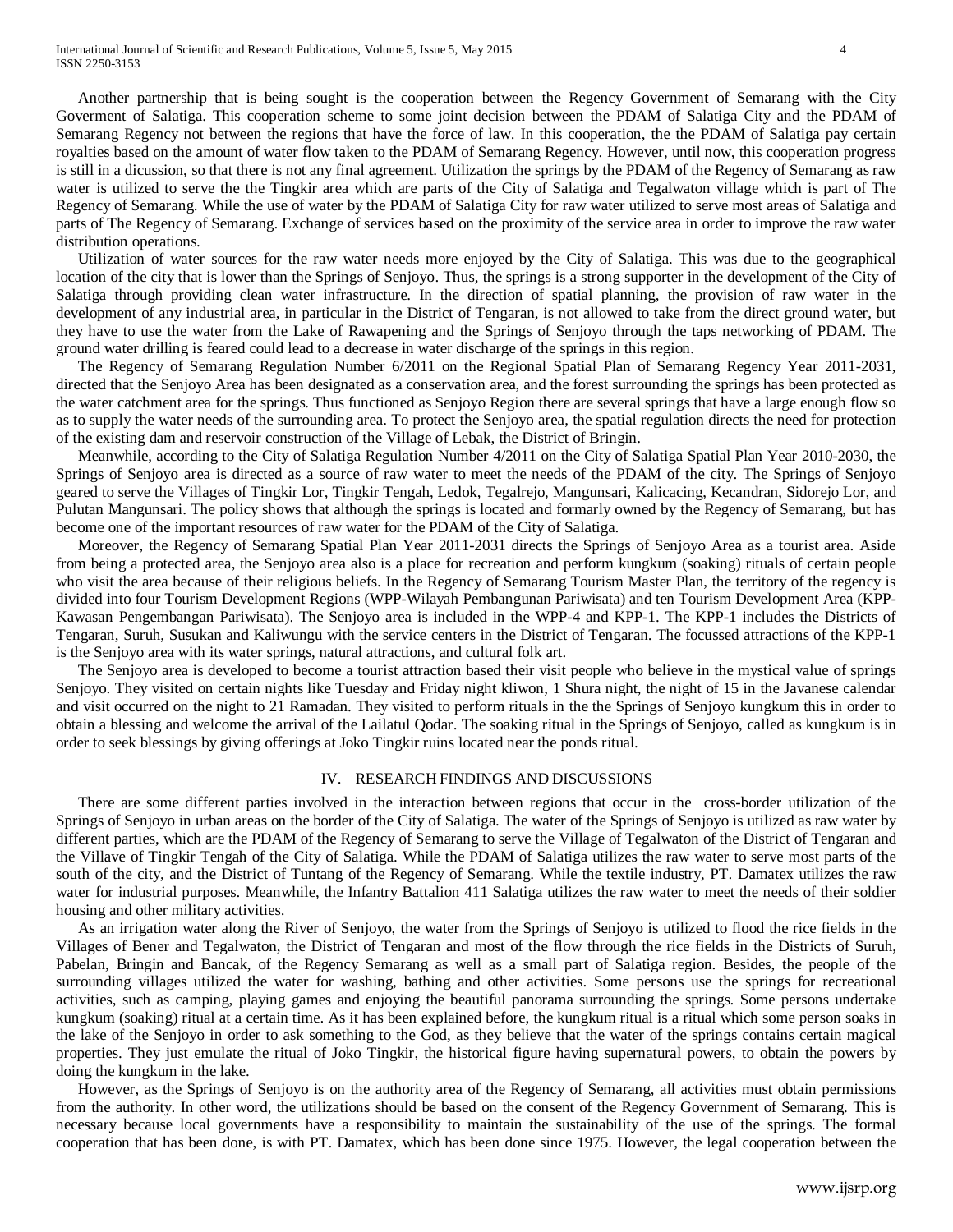Regency government of Semarang with the City of Salatiga or the PDAM of Salatiga have not been completed. While the cooperation permit with the 411 Infantry Battalion Complex Salatiga has not been initiated at all.

Borrowing a term of Selden, Sowa, and Sandfort (2002), the interaction that occurs in this object research is the cooperative interaction, because the Regency Government of Semarang allows the parties who use water the Springs of Senjoyo, including from neighboring towns. Meanwhile, the use of cross-border raw water occurs has not been guided by a clear cooperation agreement for all parties. Utilization the Springs of Senjoyo itself together is a tradition that lasted a long time (since 1960). Policies allow various parties to utilize the Springs of Senjoyo is a form of respect for the tradition.

In the interaction between the regions of the research object, the City of Salatiga considers that its border area has potentials in the form of the large discharge of the Springs of Senjoyo to meet the needs of the raw water of its PDAM. Borrowing a term of Blatter (2006), the City of Salatiga considers the border area as the frontier area, for being able to be utilized for the development of the city. Meanwhile, the Regency Government of Semarang that allows potential Springs Senjoyo utilized by the PDAM of Salatiga considers the border area as a backyard, because it allows the natural resources is utilized by its neighbors.

The attitude of the City Government of Salatiga in general and the PDAM of Salatiga in particular the view that the neighboring areas have the potential to supply raw water for water supply, so it needs to be utilized, showing their attitude, to borrow a phrase Thomas (1976, 1992), is assertive strategy. The assertive strategy is the strategy that leads directly to the destination, honest, open, confident, and resolute stance. Thus, the city has high confidence to get approval in the use of natural resources that are in the neighboring regions, in particular the use of the Springs of Senjoyo in Regency of Semarang.

Meanwhile, the Regency Government of Semarang considers that the Springs of Senjoyo is a natural resource that is needed by some parties, including by the PDAM of Salatiga, so it needs to be managed by cooperative approaches, including taps allow Salatiga come to use it as a source of raw water. In the words of Thomas (1976, 1992), the attitude of the Government of Regency of Semarang was called as cooperative. The cooperative strategy is the strategy that is willing to meet the needs and interests of individuals/ groups. In this research object, the Regency Government of Semarang to cooperate against various parties who utilize the Springs of Senjoyo, including from the PDAM of Salatiga.

When viewed from the utilization planning process, the parties who use the water the Springs of Senjoyo do individually. The planners involved in the interaction are from the PDAM of Salatiga, the PDAM of Semarang, and the Office of Public Works of the Semarang Regency. The results of the planning is done individually coordinated through the regular meetings forum by the PDAM of Semarang and the Office of Public Works of Semarang Regency. The Office of Public Works should have developed and implemented planning, monitoring, control and coordination of the use made by all beneficiaries. However, the agency has not been able to perform its role optimally.

Borrowing a term Healey (1991) that such an attitude planners, including planning policy studies, IE oriented planner to planner expertise as a policy analyst. Utilization plan Springs Senoyo carried along through policy studies PDAM Semarang and Regency of Semarang Department of Public Works. Planning is done for to implement the tradition of cooperation between the parties that use water the Springs of Senjoyo. Planning policies are assessments that bring The Regency Government of Semarang policy with the policy beneficiaries Senjoyo Springs, based on inter-regional policy.

Judging from his management, the substance of the research object management is the management of the utilization of the Springs of Senjoyo as a source of raw water for water services in the border area Salatiga and Regency of Semarang. Interaction between the managed area is the use of shared water the Springs of Senjoyo as raw water. Business activity is in fact composed of several institutions, namely taps Regency of Semarang, Department of Public Works for Water Resources and Energy and Mineral Resources of Semarang Regency and villages that have territory in the Springs of Senjoyo.

For the City of Salatiga, the border area is a frontier area, because it has the potential to support the supply of raw water for the provision of clean water through the PDAM of Salatiga. The Regency of Semarang considers the border area as a backyard area, because it allows neighboring regions to obtain the raw water supply of water resources in the border areas in the region. This can occur due to the inability of the Regency of Semarang in support of its development, particularly in the provision of clean water in their villages in the border area with Salatiga. Besides, the management of such shows appreciation for the tradition of the regency joint use the Springs of Senjoyo.

When viewed from the position of urban management, the interaction found in middle management and management first. Interaction in middle management is the interaction between several regional institutions, which are the PDAM of Salatiga City, the PDAM of Semarang Regency, and the Office of Public Works for Water Resources and Energy and Mineral Resources of Semarang Regency. The nature of the interaction management is technically implementation of the government policies. At the first level of management, the management performed by village governments that manage the Springs of Senjoyo to meet the needs of the people of the villages. In addition, the village governments are firstly role in allowing a variety of users, such as the PDAM of Salatiga and other beneficiaries.

In this research, the PDAM of Semarang Regency and the Office of Public Works for Water Resources and Energy and Mineral Resources of Semarang Regency have roles in planning and control of water supply services across the regions. The Office has specific tasks, that is monitoring the utilization of the Springs of Senjoyo, within the framework of preserving these springs. While the PDAM role is coordinating utilization. Meanwhile, the Tegalwaton Village, Tengaran District, Semarang Regency contributes directly supervise the use by various users, both from the public living surrounding the springs, or by the PDAM of Salatiga and Semarang.

From the analysis of the roles and functions of the parties involved in the interaction between the regions in the Springs of Senjoyo utilization, it can be concluded that such the interaction is cooperative, the interactions made by an area that gives permission to the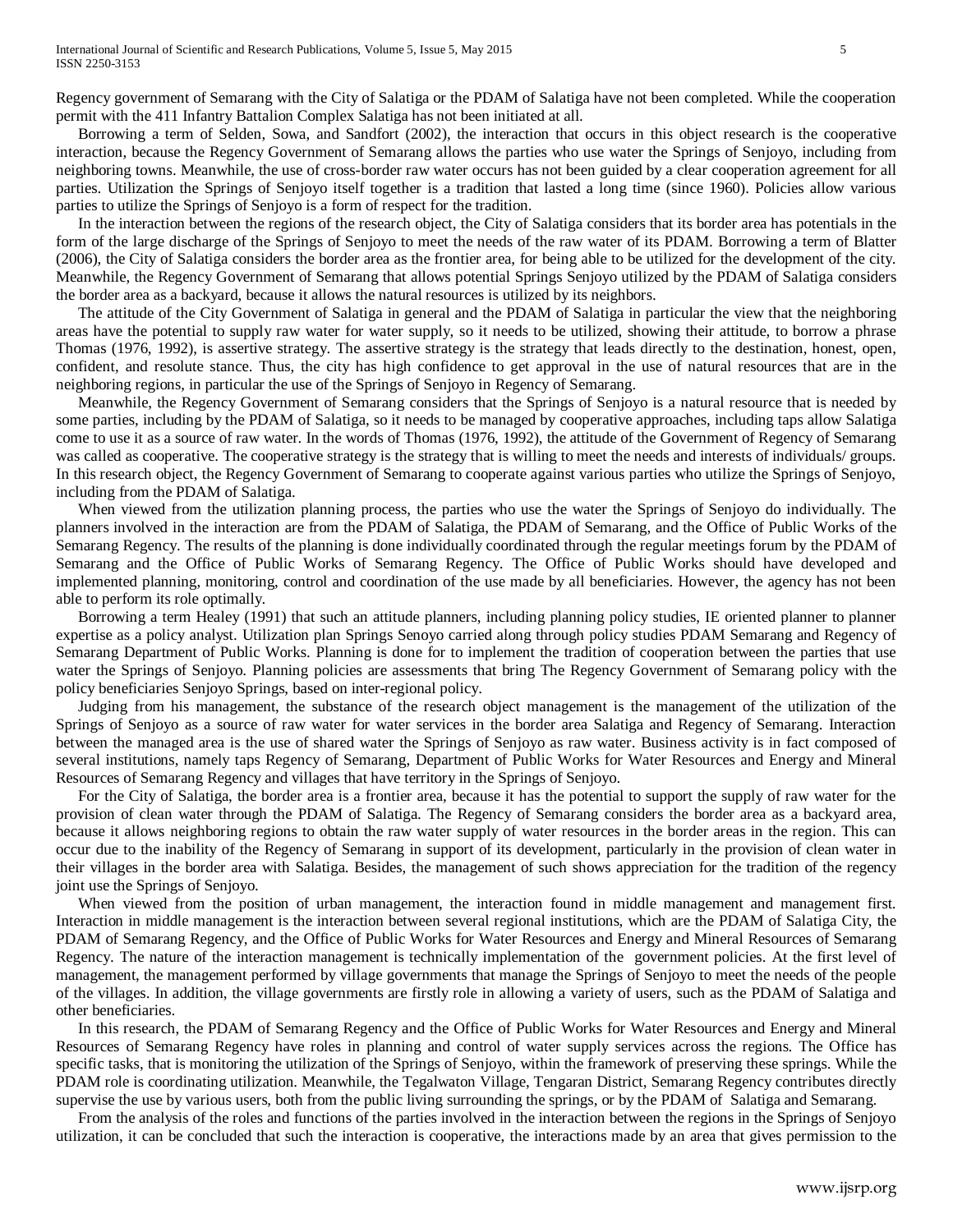According to Thomas (1976, 1992), the cooperative interaction occurs because one of the parties that interact is to accommodate the wishes or authorize others to exploit its potential. In general, this can happen because the party providing the license, in this case the Regency Government of Semarang sees its border area as the backyard because it allows the utilization of its resources, in this case is the Springs of Senjoyo utilized by neighboring regions. In this case, based on the criteria of Thomas (1976, 1992), the Regency of Semarang cooperative towards its neighbors. Meanwhile, for the City of Salatiga, resources the Springs of Senjoyo is a potential that can support the fulfillment of clean water. Thus, the City of Salatiga is assertive in the management of the interaction between these regions.

From the analysis of the management of water supply services cross-border areas, it can be formulated that interaction occurs between regions that are informal coordination interaction. Such interactions are not based on a formal cooperation agreement, but based on the tradition that has been going on for a long ago. Meanwhile, the Regency Government of Semarang, in particular the policy determinants is not actively involved. In other words, the interaction is not based on any formal cooperation among local governments concerned.

Meanwhile, based on the characteristics of urban management, the Regency Government of Semarang use property management, due to accommodate the wishes of the PDAM of Salatiga City to use water from the Springs of Senjoyo as raw water. According to Thomas (1976, 1992), property management is management that allows the involvement of other parties in exploiting the potential contained within his own party. The accommodation management style may occur due to self-consciousness that its potential can also be utilized by others who need it. In this research, because the capacity of the Springs of Senjoyo contained in the border area, the Regency Government of Semarang to allow the PDAM of Salatiga City to use.

In the terms of the characteristics of mediation management, interaction between regions in this research do not involve any third party as a mediator that bridges the interaction. Interaction without mediators also performed during the conflict. The shape of the conflicts that have occurred are between groups of people who use the water for irrigation, because of the presence of groups of people who feel they have an unfair supply. The conflict is resolved through inter-village meetings..

# V. CONCLUSIONS

Under the Law No. 23/2014 on the Local Government, the utilization of water from the Springs of Senjoyo cooperation is mandatory, because it is undertaken in the form of inter-regions cooperation in the border area, and has a cross-regions externalities. In addition, the cross-border cooperation of the governance affairs causes the provision of public services more efficient if managed together. To carry out the mandatory cooperation, the Regency Government of Semarang should translate the inter-regions service into a formal cooperation agreement with the users of the springs. At the time this article was written, there is no formal cooperation agreement that is set as the foundation utilization of the springs.

The beneficiaries of the Springs of Senjoyo are varied. The PDAM of Salatiga City utilizes it to meet the needs of the raw water for servicing the people of the city. The textile company, PT. Damatex usage it as a source of raw water for the process industry. While the 411 Infantry Battalion Salatiga uses it as clean water to meet the needs of housing troops. Meanwhile, people around the springs used for many daily needs, such as for drinking, cooking, washing and bathing. While the Department of Irrigation and Water Resources of Central Java province uses it as irrigation water for a wide area around the city of Salatiga and the Regency of Semarang. Interaction between regions in the research discussed in this article is the use of cross-border Senjoyo Springs area in the border region Salatiga. This case is driven by the cross-border use of the Springs of Senjoyo located in the district he Semarang. Spring Senjoyo used as a source of raw water by the PDAM of Salatiga City to provide clean water for the people. Semarang regency government, as the official owner of the spring, allowing the use by its neighbors as a tribute to the tradition of the use of the eye by various parties that have lasted for a long time, since 1961.

On the basis of the interaction between regional background, can be determined that the neighboring areas around the Springs of Senjoyo, especially the City of Salatiga which gets the raw water supply services cross-border view that the border area is an area of the front page, as it allows regions of the services they get from the area their neighbors. The main reason is argued such area is due to their inability to provide services to the community. Meanwhile, Semarang regency government sees the area as a border region behind the region, because it allows its neighbor utilize its natural resources to meet the needs of its population.

Based on the perspective of these areas, it can be concluded that the City Government of Salatiga uses functional assertive collaboration strategies in the region interaction, because utilizing resources from neighboring areas, to meet the water needs of the population in the region. Meanwhile, the Regency Government of Semarang uses a strategy of cooperative collaboration between functional areas, because the government gives permissions to neighboring areas to take advantage of the resources available in the region. Unfortunately, these interactions have not been guided by a formal cooperation agreement. Both the interaction regions for the interaction of long-standing and become a tradition..

#### **REFERENCES**